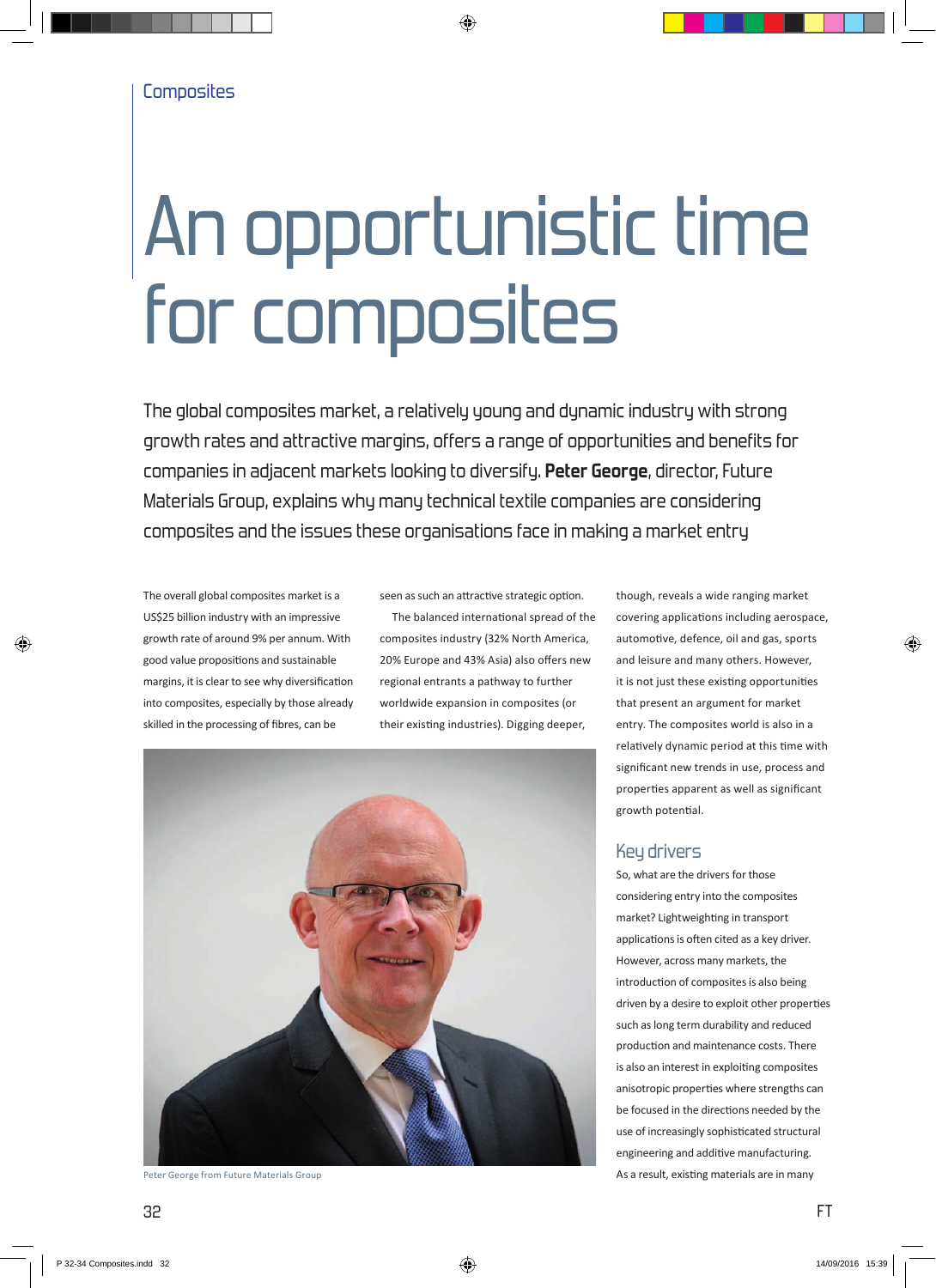appropriate cases being replaced with composite solutions, leading to strong growth in composites markets sitting alongside the traditional mainstays of aerospace and automotive.

Further developments in the composites world are chiefly driven by a desire to reduce processing/cycle times, a significant element of overall part cost, and developments are focused mainly on the matrix resin and the reinforcements that these matrix resins bind together. We now see a growing interest in thermoplastic matrix composites and new thermosets being developed alongside the more traditional epoxy and polyester resin systems. Reinforcement format – from nonwoven short length fibres to multiaxial or woven fibre architectures – is another key research area as manufacturers push to reduce cost and increase processing ease and speed. There is inevitably a tradeoff between optimised properties of the final composite and optimised processing to get there, the strategy depending on the industry in particular and its emphasis on economies of multi-unit production or economies of material use.

All of these developments and changes in processing and materials technology mean that the composites industry requires a highly flexible supply chain, which in turn presents opportunities for new entrants that are able to provide that flexibility.

## A search for efficiency and value

No single element is fuelling the current interest in composites within the technical textiles industry – on the contrary, a number of factors are combining to make the new market appealing:

• Environmental considerations such as sustainability and recyclability, are driving



the trend to work with annually produced natural fibres that can utilise the expertise of textile producers who already process a wide range of natural fibres for other markets.

- Sound understanding of the design properties and characteristics of composites using short fibres can help adoption of more rapid moulding processes by manufacturers moving towards short fibre composites (virgin or recycled) to increase efficiency. It also opens up the fibre sources to naturally shorter length ones as well as to recycled, chopped long fibres.
- It has also been seen that new avenues in fibre and matrix development may demand experience of process 'outsiders', such as specialists in nonwoven thermoplastic fibres, which are themselves ultimately used as the matrix binder when remelted.

• Technical textile providers may be keen to take the step into composites if there is an opportunity to add value to their products by transitioning a material from a low cost industrial fibre, used (for example) for insulation, to a higher margin composites solution such as a reinforcement fibre with new fields of design and control to produce the consistent results needed.

Ultimately, the composites industry is happy to encourage such diversification as long as the cost saving and efficiency gains allow it to expand into new markets where existing processes are currently out of the required price range, and particularly when they are large markets with above general GDP growth rates (eg construction, automotive and transport) that have to be much more cost sensitive than the pioneering composites users such as aerospace and sporting goods.